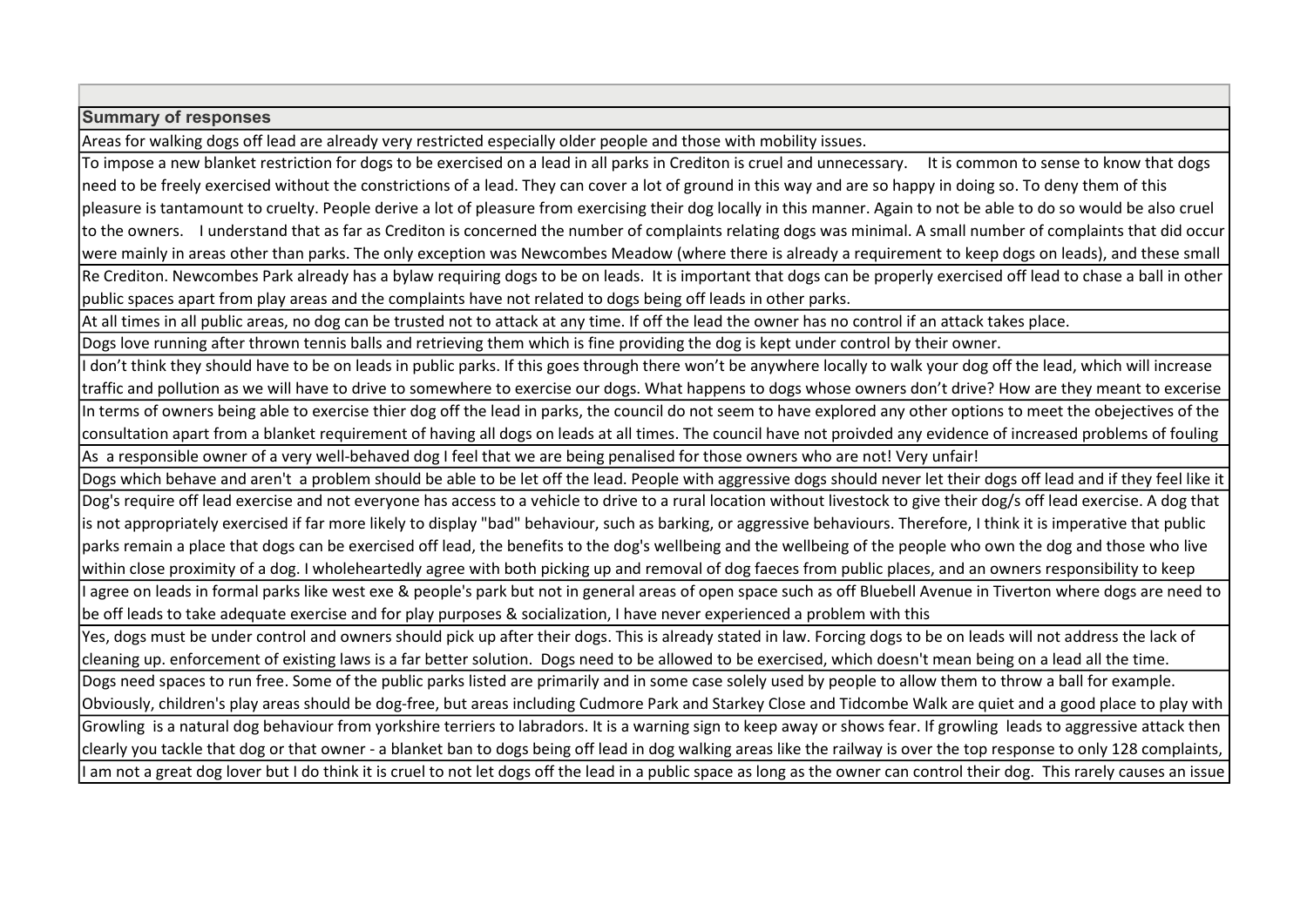Dogs need to be able to run freely. Part of caring for a dog entails providing it with the right to express freedom of movement. Being restricted on a lead is not sufficient exercise and verges on the cruel, depriving it of its right to freely exercise. The parks of Mid Devon should be available for everyone's use. Dogs should be allowed to play ball, play with other dogs or simply run around expressing natural behaviour and enjoying themselves. It would not be right or fair to deprive all Dogs who are under the correct control of their owner should be allowed to run & sprint providing the owner has sufficient recall over them. Some dog breeds, to

Dogs need the opportunity to be able to exercise off their leads. We are all forced to pay for the up keep of parks so we should all be able to benefit from them. I agree that dogs should be kept under control, and I always try to do that with mine, but dogs do need some freedom. The only time I would be likely to use a park is There are public parks in mid devon which offer the only place for dogs to be let off the lead.. most dogs and their owners get great pleasure from throwing a ball to a dog and to teach them to retrieve. If they could not exercise their dogs safely off the lead they would have to get in a car to go to a beach. Not so good for the environment. Farmland is not always possible to use as off lead exercise as livestock is often around. In walking my dog i have never come across viscious dogs.

I strongly believe that ALL dogs should be kept on a lead in ANY public area

Well behaved dogs should be able to roam and play under supervision of responsible owners. Only officially designated, and hopefully trained persons should be Because it's a "public" park. That includes walkers and their dogs. Provided they pick up their dog's waste.

Enforcing the use of leads in such parks is too severe a response and is punitive to the vast majority of dog walkers who do not cause a nuisance. Conditions for use of such parks by dogs and their walkers without a lead should be considered. Such as allowing those who have not previously been sanctioned to use the park on condition 1) that young children are not in the immediate area, 2) that dogs are placed on a lead without delay at the reasonable request of another park user, 3) that dogs be required to be led at certain peak use times, for example. I am a dog walker living in Cullompton and have used Crow Bridge park for years without I don't agree with names public parks because in open spaces our family pets need area to run free- on the condition the animal is not known to be a nuisance in

Cementaries out of respect and if enforced for a lawfully significant reason. Public parks are used by so many dog owners as a place where they can exercise safely.

Some of the public parks are in a rural area without children's play areas and I can't see what the problem is when the children's area is enclosed to separate . I feel that responsible owners do adhere with consideration to others by implementing your current plans the ones who cause problems will continue. Perhaps it might be prudent to start with CTV cameras in mentioned areas which then will have a dual purpose.. firstly to identify irresponsible dog owners and secondly anti-social

Well behaved dogs should have freedom to walk off the leach when they are supervised by an adult responsible walker

Much more antisocial threats from teenagers in parks, can they be put on leads

Given that any piece of land larger than a pocket handkerchief is "designated", the proposal is too restrictive.

I do not believe that dogs should be kept on leads in certain parks you are talking about such as the dog park at the people's park. The majority of dog owners pick Dogs need to be excercised off the lead ....and "named parks " seem to be anywhere you can do this at the moment .

Most dogs benefit greatly from daily Offlead exercise and in these open spaces I believe it should be allowed. A responsible dog owner will pick up after his dog and keep his dog under control whether on or off lead and irresponsible owners won't pick up even if the dog is on lead. Owners will need to travel daily to properly Dog owners NOT keeping dogs under control rather than all dog owners should be targeted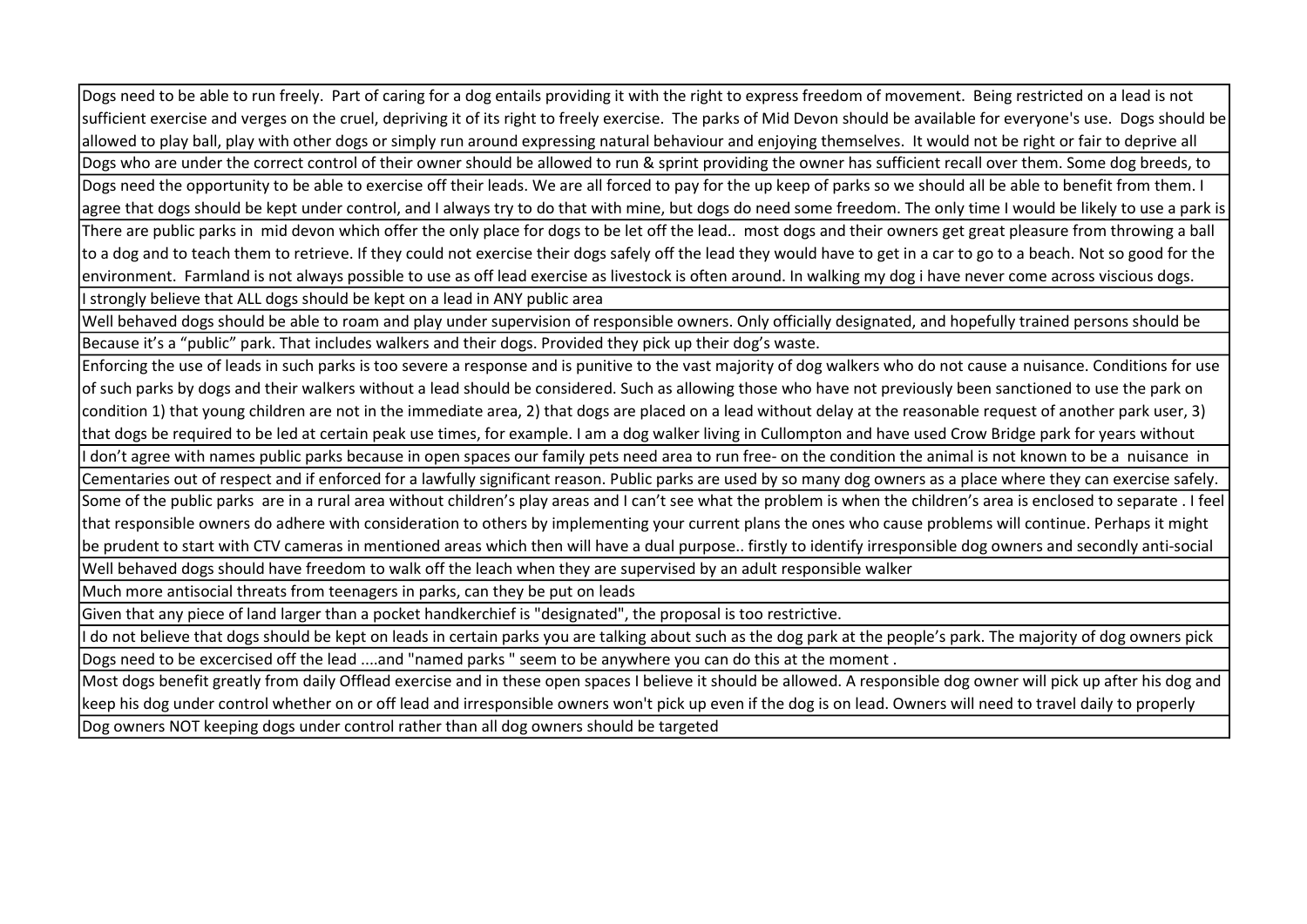The proposal over parks is far too wide ranging. Many active breeds require off-lead time for welfare - the limitations proposed will actively harm people's pets. The proposal penalises good dog owners but, as mentioned, many incidents of aggression were by on-lead dogs, making the gains of this drastic proposal rather limited. It is common for many dogs to be unwilling to defecate while on a lead, requiring off-lead time for welfare. Off-lead play with a family dog is a significant form of personal recreation for owners, including families with children, meaning the blanket prohibition cuts quality of life for many, many people. Decision makers should consult with animal welfare charities and a dog behaviourist before concluding this option is necessary or humane. Be aware that an important aspect of dog Parts of some larger named public parks could be specifically assigned for dogs to be off the lead, eg. There is a 'greyhound run' in Cullompton. New signage must Clearly dogs should not be in children's play areas. However many of the public spaces listed are frequented by responsible dog owners who are there to exercise their dog, allow them to run around and interact with other dogs which is essential for the dogs mental health and well being. Should these areas be particularly Dogs need off lead excersize not many areas if not allowed off in parks

It will not necessarily get the waste picked up. I have seen poo on the payments where dogs would clearly be on a lead. The people who do not pick up are irresponsible as they know their dog has done it. Don't penalise the majority for the the small amount who don't follow the law.

It would be better to enforce the current legislation regarding fouling and antisocial behaviour in the parks. Most dogs are well behaved - in fact better behaved off a lead than on. They are more protective when on a lead. Those who flout the current laws will still do so, and you will penalise the rest of us.

The dog owner has the responsibility to keep their dog under control. There are many differences in the behavior of each animal, some are well trained and others that have irresponsible owners who have not trained their dog. It is unfair that all dogs and owners should be penalized with a blanket draconian ban. Some breeds of dog require to run to exercise for their well being and that cannot be attained on a lead. The majority of the people using the open spaces specified are dog I let my dog off the lead in some parks and always pick after her why should she be penalised because of the lazy few ?

Guidance from the government states that councils should publish a list of alternative sites which dog walkers can use to exercise their dogs without restrictions. Can you list these please? Councils should also consult dog law and welfare officers and orgaisations affected by restrictions before seeking to a PSPO. Can you only in named public parks, if there is a notice asking dog owners to do so.

I accept that there are dogs out there that need to be on a lead. However, my own dog is the most passive animal and I see no reason for someone else to tell me Disagree with the unfenced area of Amory Park, Bluebell Avenue, Gornhay Lane, Oak Close, Old Park and Railway Walks Tiverton. These are not play areas and dogs l do not know all of these parks but I do regularly use Old Peoples Park (Plan 49) to exercise my dogs off lead as this is one of the only areas children do not play.<br>Then it depends on the park: Tagree with dogs on leads

Tiverton open space, I dont feel this interferes with anyone if dogs are allowed to have a run about in there.

Some dogs are well trained and walk at thier owners heel

Restrictions within parks are a little over the top. Given that many dogs are trained and have sensible owners, this ruling restricts the masses because of the actions

I think that it depends where the public park is. There are parks where dogs could be off lead. Unfortunately dog walks have been cut with so much building.

Where I live there are so few places now where your dog can have a run. None of the named play areas in my area you would take a dog in anyway

Well behaved dogs should be allowed off leads.

I feel that within public parks dogs should be kept on lead but in other parkland areas - perhaps where there is a separate area i.e Amory Park outside the fenced Dogs need space to be able to 'run' and I feel if there is an area of park/grassed area that does not have a play area in it then dogs should be able to run free IF they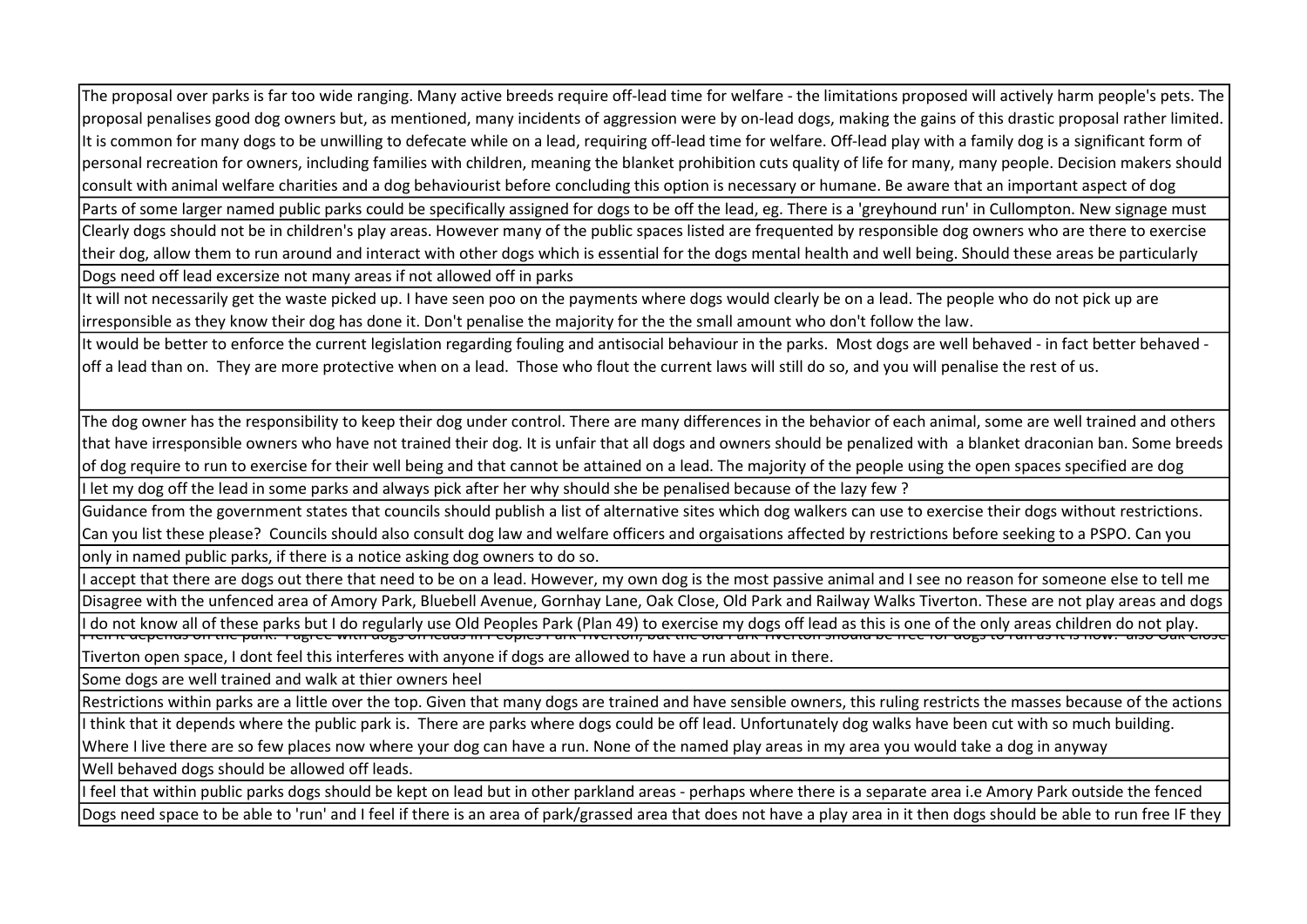Parks that don't contain children's play areas/equipment should not be treated in the same way as those that do contain them. I agree that dogs should be on There are already public parks that have notices stating dogs should be kept on a lead but you do not currently deal with offenders who ignore this so how do you expect to be able to police a totally blanketing of dog walking areas under your new proposals. Certain play areas are already fenced off from dogs but you are now Dangerous dogs yes, dogs who should wear a muzzle yes, friendly dogs no. Also I hope you're not planning on taking away vital dog socialisation and exercise areas People's park has a separate area for dogs to be off lead why change it? Who else uses the steep slope?

If a dog is kept under control, I see no issue if off lead in parks or cemeteries.

There should be some designated areas where dogs can be run off the lead. Clearly signposted so those who want to let dogs off the lead can and those who don't

There are a lot of dogs In Willand and only a few irresponsible ones who do not pick-up,as is the case almost everywhere. Parks are for the public,with or without dogs.A blanket ban,all dogs on leads, is ill thought out and draconian. not all parks are the same. most people using Victoria park are with dogs(map 67).The small portion between 8 and 9 Victoria Close is used very little,mostly by a couple of dog walkers.I have never seen a dog in Willand Moor road park! if these measures Firstly you have in place fines for those whom do not clear up their dogs waste. Keeping a dog on a lead will not change the antisocial behaviour of our citizens who disregard their responsibilities. You speak of enforcement of your "new" proposals, but how have you acted upon and enforced the existing regulations? I'm sad to I think it's madness to stop areas like the Tidcombe railway walk, and the West exe river walk!

Dogs should be allowed freedom if they can behave. By stopping all dog owners from letting their dogs off of a lead, you are punishing all. There will be less

Why should well behaved dogs be kept on a lead because of the few that can't behave??

Dogs should be kept under control in the above areas but this does not mean on leads at all times. For example we frequent Cromwells greenspace on a daily basis and there is never anyone else there so there is no purpose in our well behaved dog having the pleasure of a run taken away from him.

Named Public Parks is a misleading statement as on Schedule C there are Public Parks and Public Open spaces. I would agree to Public Parks but the other ares e.g. Tiverton Railway Walk should be excluded from non lead walking being prohibited and only when requested by an authorised person when a dog is being a

I walk my dog off the lead in public area's, mainly people's park crediton. I don't believe that I should keep my dog on her lead in this area. I always pick up after my dog and the same applies to other dog walkers who go to people's park. I have never seen any dogs being aggressive towards anyone or any other dogs while I have been there. I don't see why dogs can't be let off the lead in this area as generally people go there early in the morning before going to work to walk there dog. You Proposed changes will make it near-impossible for the majority to let dogs off-lead, without travelling outside of town to somewhere like Knightshayes. As a consequences, the quality of life of the dogs will suffer. Breeds that need lots of exercise will not get it, and so likely end up developing behavioural issues. It will also inhibit chances for training commands such as recall, further adding to behavioural issues and making complaints more likely in the future. Most owners who Some of the places are not " parks" but public " green " places. I have two big dogs who since they were puppies I have walked a 3 mile circular route around the town at 7 am. I have had them on the lead in all public areas apart from the field between the Lowman and the Exe at the bottom of St Andrew Street which is one of the proposed enforcement areas. The River Walk / Rotary Way except when there are families or swans about again a proposed enforcement area. Then again in the Old Park area off People's Park., I let them off another proposed area. I carry and use poo bags always. If I am required to have them on the lead in all these Often older people are more limited in the areas they can access to give their pets a chance of a free run. I agree that dogs should be banned from children's play parks, communal garden areas and also from sports pitches. However, restricting access to other open spaces will not solve the main problem in my area, which is I don't think that people should be stopped from having their dogs off lead especially when the parks are usually fairly empty. I allow my dog off lead In a few of

these public parks if the parks are quiet. I feel people should be allowed to enjoy these public places to exercise their dogs. I also believe that dogs should be kept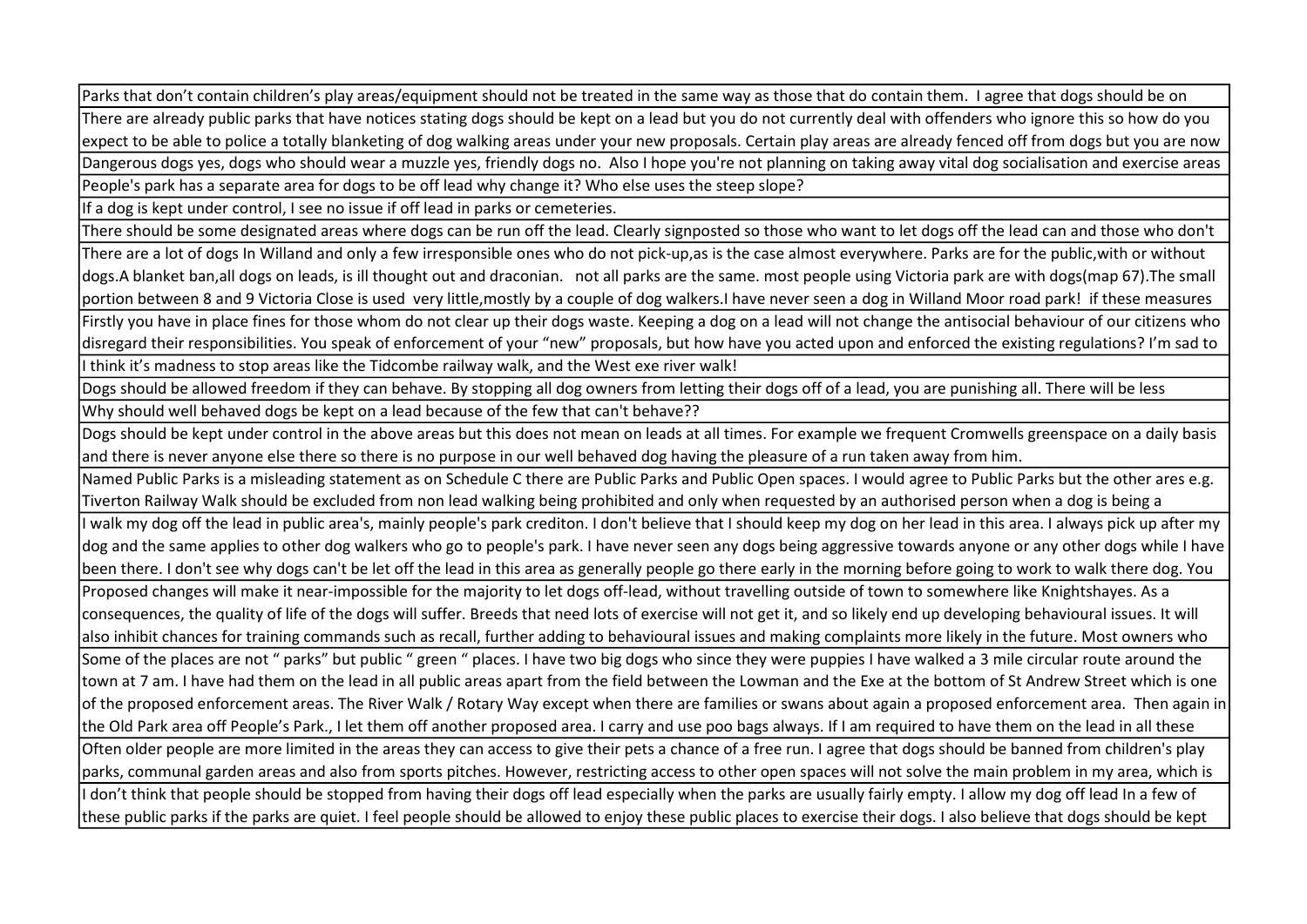Some areas of parks should be designated off lead places. Maybe fenced off?

It gives dog owners the chance for their dogs to run free and off the lead. I agree that dangerous dogs should be kept on the lead in such scenarios and that dog owners are responsible to pick up after their dogs. It should be up to the dog warden to make sure that these rules apply rather than putting a blanket over all dogs. Because if you are a responsible dog owner you have control of your dog whether off the lead or on ..& know when it is appropriate to put them on leads. I understand there are those who do not take responsibility for their animals...but they are going to flaunt these rules anyway :( in Mid Devon we must have one of Dogs need to run and open spaces are very limited, not all dogs are dangerous in fact the vast majority are not, it's the same story everyone gets penalised by the Off lead exercise and socialisation is important for dogs particularly when young. Depriving them will cause behaviour problems later on

I don't think a blanket rule across all parks is necessary. We regularly exercise our dog off lead in the park between Victoria Close and Blenheim Drive. I am not aware of any complaints about bad dog behaviour, nor have I seen any dog behaving badly in this park. Responsible dog owners throw balls for their dogs and are mindful of other people in the park, whether exercising or just walking through. I very rarely see anyone kicking a ball around and, on the odd occasion we have, We need to have some parks to let our dogs off lead. I always clear up after my dog.

I believe well behaved dogs should be allowed to run around and play fetch with their owner provided the owner is responsible enough.

Depends on the dog and only not allowed in kids parks.

I could not access the document showing parks and may not know the parks concerned so feel unable to comment as each park or area may require a different response. I would however be against a blanket ban that results in responsible dog owners who would comply with revised regulations being penalised to

It appears that it is intended to have a blanket ban on allowing dogs off leads in any green space in Tiverton .I have owned and walked dogs along the railway walk to Tidcombe for 50years ,in all that time I have never encountered a dog warden,it appeared that you intend to penalise the majority of the dog owning public to I appose the plan for Culm Valley way, It is kept relativly clean of dog foul by local dog walkers who are probably the main users of this area, It would mean the

Needs to be regulated not banned. Most dogs are fine off the lead, some badly trained dogs should not be detriment to the majority!

Dogs should be kept out of children's play areas but not the entire park.

The majority of responsible dog owners train their dogs to behave and return to them in public parks. To require dogs to be on leads at all times limits their exercise and enjoyment of the public places. You're targeting the wrong dog owners and inhibiting professional dog walkers

As long as someone can control their dog properly I do not agree they should be kept on leads in public parks. In order to maintain health and wellbeing dogs need freedom to exercise, a dog off a lead gets more and better quality exercise than one on a lead. People without cars will struggle to access the open countryside to do this. This penalises responsible dog owners. Irresponsible dog owners should be dealt with under current laws and happy that they should put their dog on a lead The majority of dog owners control their dogs. For some owners local public parks are the only place they can access to exercise their dogs.

It doesn't matter if a dog is aggressive if its on a lead or not, people with aggressive dogs don't listen to rules anyway so why penalize people who have well behaved friendly animals that they want to exercise in a public space. Dogs on leads will still poo, its about the owners not picking it up. Not all people have gardens to be able to let their dogs run free. It is cruel to expect all dogs to be kept on leads at all times in Mid Devon, have you tried throwing a ball for a dog whilst its on a

I don't agree that dogs should be kept on leads in public parks,a child's play park yes but not canal,railway line,open fields,rivers etc.Just because a dog is on a lead won't make some owners pick up their faceaes.Im a responsible dog owner and always pick up after my dog and I don't see why my dog shouldn't continue to be let off a lead and have a good run because others are irresponsible, It will make everyone drive to places where they can take dogs off leads and this won't be very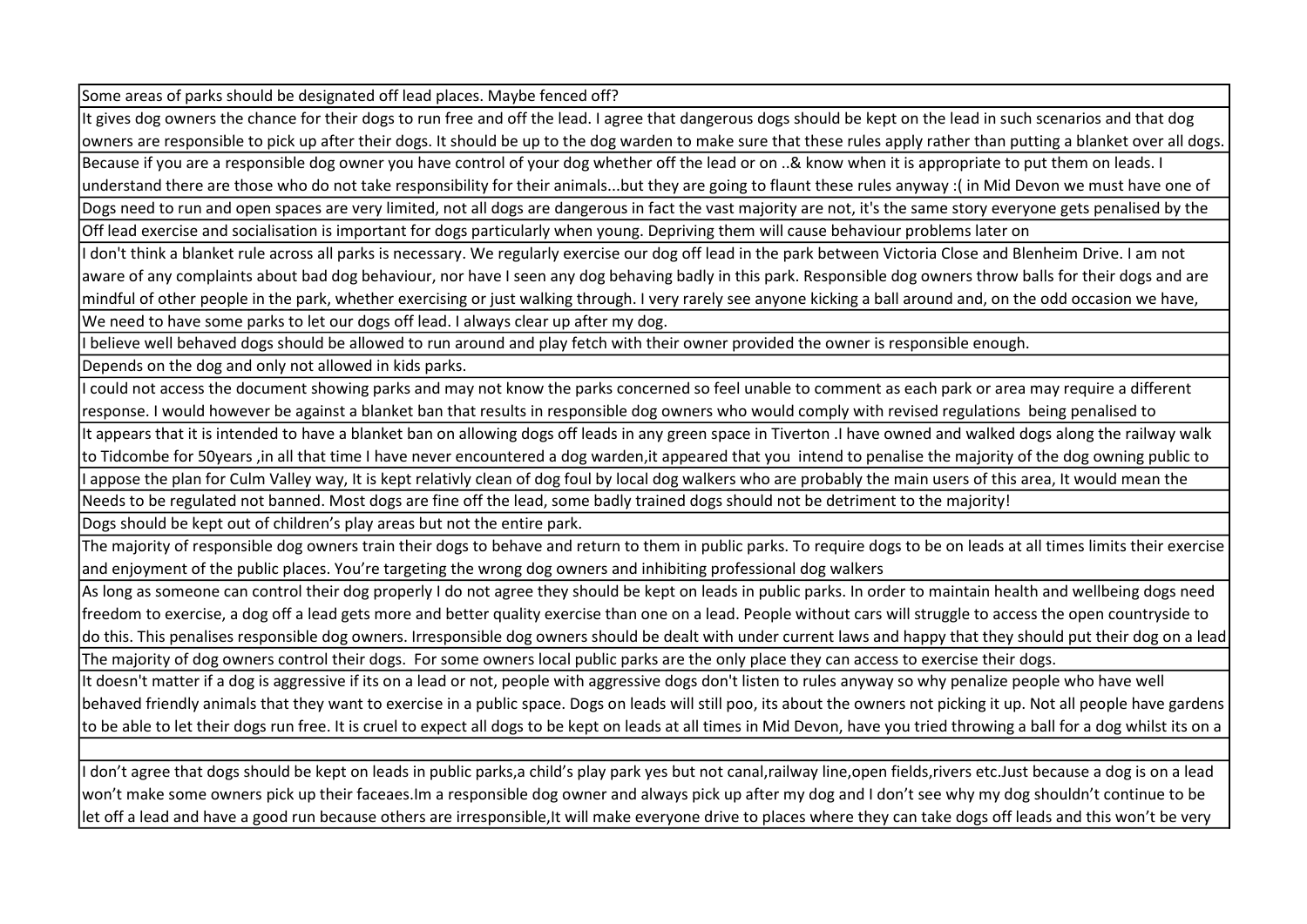Some residents in urban areas have limited opportunities to exercise their dogs off lead. There should be allocated public spaces in which this is acceptable. Perhaps there could be a balance between parks that DO allow off lead dogs and those that don't, rather than a blanket ban which is unfair.

If all of the named Public parks are included it will mean a severe lack of choice for dog owners to free run their dogs. This will encourage more people to drive to free running areas and therefore increase traffic. Also it discriminates against those who can't drive to free run their dogs. It is an important part of dog welfare that they have access to a variety of free running areas. Places such as Cottely Brook, Tiverton; Crow Bridge, Cullompton; Palmerton Park woods, Tiverton; and

As a good dog owner for over 30 years. I see most dogs with families. I agree they should not be in childrens play area but allowed to run in a park area.

Why should animals that have been brought up as loving family pets have to be subject to the same stringent regulation designed to control unruly animals with no regard for others? Parks are open spaces; a particularly important facility for pets where personal outdoor space is limited. I believe parks should be used by

I believe some dogs are well behaved enough to be off a lead in parks ect. It's should be at the owners descretion

Dogs on lead at ALL TIMES!!!!

Dogs do need to be able to run freely and there is a lack of areas to be able to take them off lead. There is a lot more issues from youths littering and blaring out music in parks and also adults drinking in parks and leaving behind the bottles/cans than there is dogs being walked. Maybe efforts should be made to tackle the I personally have no issue with any dog being of lead so long as they are under control....

Dogs should be on leads in ANY public space!!!!!

The majority of dogs are extremely well behaved and have very responsible owners. To require all dogs to be on lead in the areas set out in schedule C it's unfair and cruel. Where would dogs be able to be walked freely? Where could dog owners practise training and recall? This schedule has made all green spaces not dog friendly. Mid Devon residents with dogs should be allowed to exercise their dogs with as much freedom as all other residents can. I regularly see children in parks being antisocial and making more mess than dogs. Dogs and their owners should not be singled out. It is the community's responsibility to ensure parks remain

Do not think it is necessary in all Parks. Dogs need to be able to run and exercise properly.

Well controlled dogs should be allowed off the lead in parks.

You are punishing the good owners too for the minority. Dogs should be able to run where they respond to their owners commands.

Having a dog myself I think if a dog is well trained and not aggressive and has a good recall it should be allowed to be of lead however unfortunately responsible owners will know this anyway but there are enough owners which are not acting responsible, so I have unfortunately to agree on this

Some if these are very large areas and dogs need to run around and can be controlled by sensible responsible owners

Jubilee park willand has plenty of room to exercise a dog I agree if you can't control your dog it should stay on a lead but why punish well trained dogs and thief

I have a well-behaved, friendly young collie with good recall. Collie's are energetic dogs, they need a lot of excercise and to RUN. If I was forced to keep her on a lead at all times then her quality of life would suffer. She would be miserable. I keep her on the lead on the village, and the playpark is fenced off so she couldn't get in there anyway. I take her off the lead in the village public wood, in a few fields that have footpaths through (when there's no livestock) and on beaches. If a dog is

All of the parks mentioned apart from Tufty, Crowbridge

It's unfair for the responsible dog owner who picks up after their dog and who keeps their dog under control not to be allowed to walk their dog off the lead in public parks. Also for the mental well being of the dog they do need somewhere to have a run or play ball with their owner.

Not all dogs are aggressive and some are trained. They go with family groups and should be free to enjoy parks as well.

Would agree if it is a small park completely fenced in a gated. Most dog owners do have their dogs fully under control and any one who doesn't should have it on a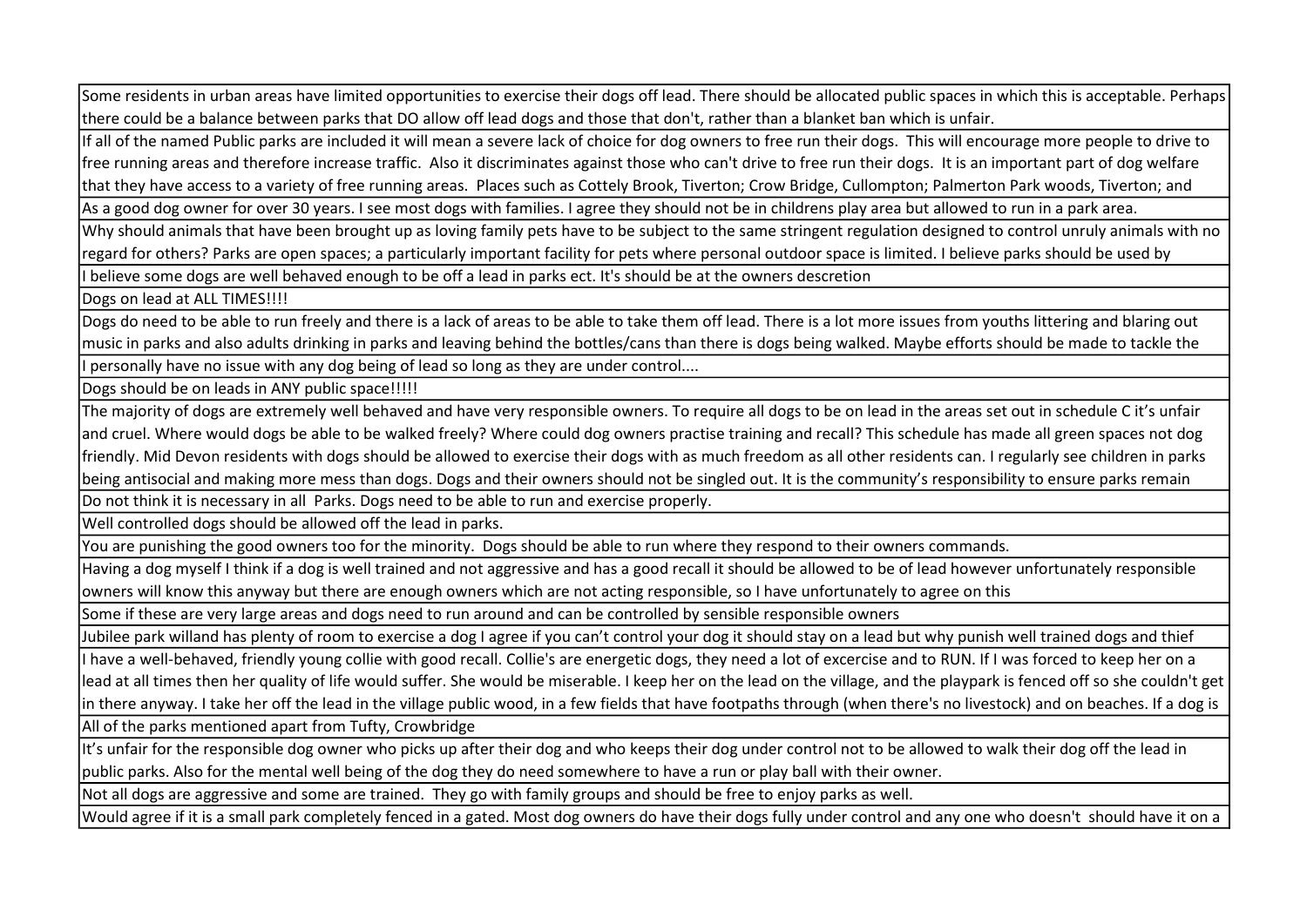Well behaved dogs should not be required to be on a lead. This should only be required if they are misbehaving.

Dogs/owners/families should be able to enjoy themselves and some freedom in the parks. However owners are responsible for ensuring their dogs are well trained, well behaved and do not cause a nuisance or upset to others. And should put them on a lead if necessary to prevent this.

I and many people walk their dogs down the old railway line between old road and manly lane at the far end. I have never encountered an aggressive dog or heard

any of the many users, joggers and cyclists included moan about the dog walkers. It is a perfect walk to let your well behaved dog off the lead to stretch their legs. If Number of Dogs walked at one time

2 dogs maximum but even that means one may not be being watched while watching the other

If think that number is to low and dog walkers should be able to walk upto 6 dogs at a time.

2 dogs per walker is manageable, 4 is not unless they are all small. Much better to set limit at 3 - though even that could be problematic with large dogs.

Perhaps limit of 6

It would be difficult for one person to watch more than 4 dogs running loose but several well-behaved dogs on leads should be ok.

Less than 4. Owner has limited control and less likely to pick up faeces with hands full of dogs!

Control rather than numbers is the issue. I frequently use an area which will be subject to the proposed order. Two persons walk more than four dogs regularly. If

Seems a reasonable number

You may own more than just the limited amount

I did think that 4 was a good number but have seen a responsible walker with 5 small well behaved dogs proceeding in an orderly way whilst out.

Depends on the size of the dogs

Why 4 ? if the dogs are well trained & behaved more than 4 may be ok

a maximum of 3 dogs as one person would find it very difficult keeping an eye on any more especially when dogs deposit their faeces or run up to unsuspecting non Professional dog walkers may struggle.

The competence and responsibility of a dog owner is not depended on the number of dogs.

Responsible dog ownership and close control can be achieved with multiple dogs - treat the problem that exists with specific owners, using existing powers, not Just two if dogs are to be allowed off the lead in public spaces as I think they should.

4 is too many for 1 person to handle safely.

Large dogs hard to control Some dog walkers use very long leads and they roam many yards and intimidate other users of the spaces. If households choose to

Some people have more than 4 dogs. A limit on number is in no way reasonable. 4 small dogs such as Shih Tzus are in no way equivalent to 4 large dogs such as New Foundlands. A number cannot be placed on this, no two dogs behave the same & dogs vary breed to breed on weight, strength & muscle tone.

The limit should be a maximum of 2 dogs

It should be set at 2 as I have seen on numerous occasions people unable to control 3 or 4 dogs

As a dog owner I believe that one person cannot manage more than 2 dogs at any one time if they are to remain vigilant about their dogs fouling.

It seems to me that someone, a paid dog walker for example, could handle more than four dogs if they are well behaved. I only have one so my views here are just

I think that it should be restricted to two dogs. To have complete control of both dogs it requries the owner to have a dog on a lead in each hand. As is the nature of dogs, when other dogs approach there can be aggressive behavious and even attacks/fighting. To avoid this and to protect the public in my opinion it is essential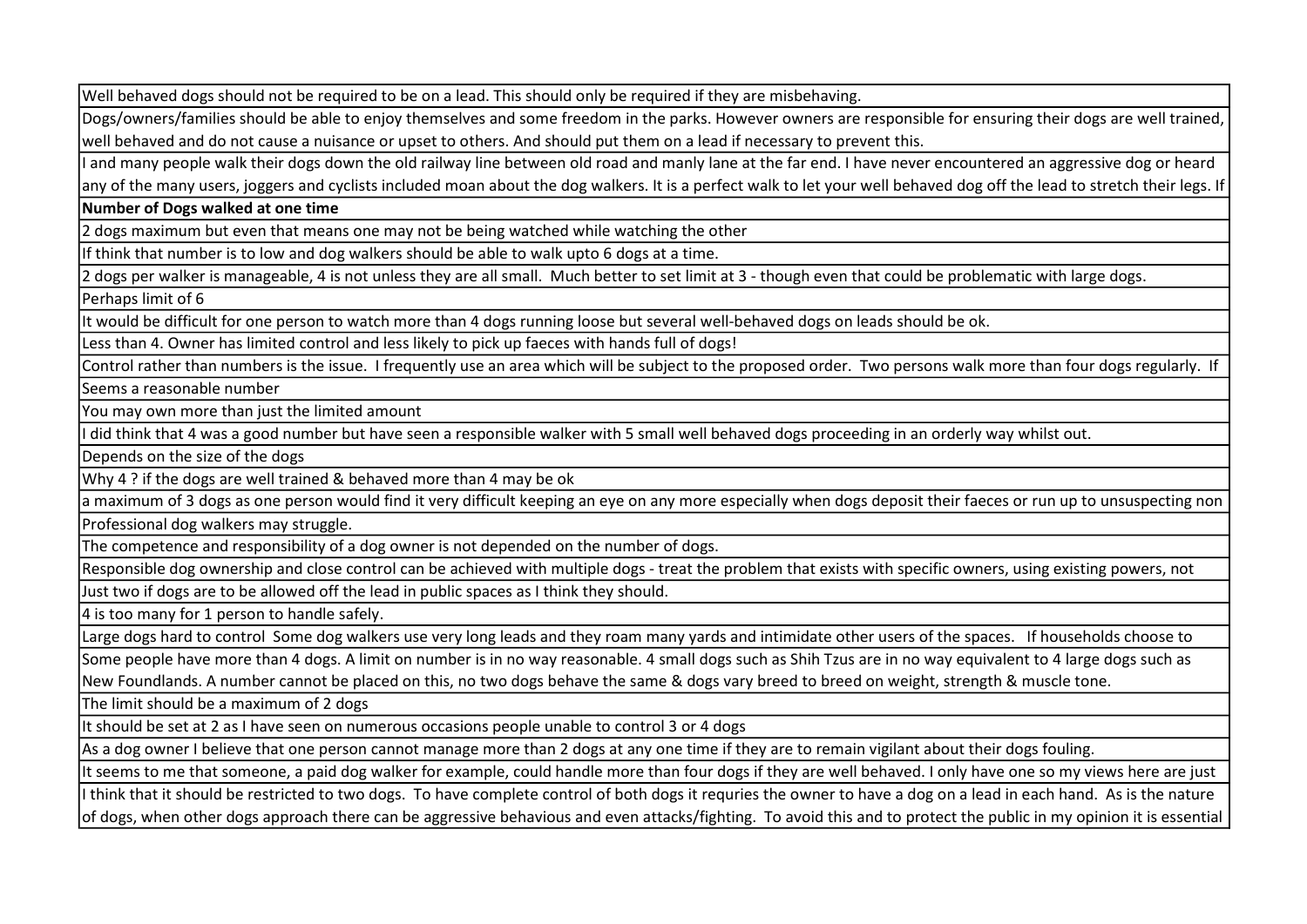Should be no more than 2 per person.Its not possible to control more than 2 safely.

I've seen people manage more, and if someone owns 5 dogs, it becomes an issue

Yes for dog owners but should not be applicable for trained and skilled dog walkers

Discretion should be made on an individual basis. If they are professional handlers, then I dont see why there is an issue with more than 4. Equally, there are some

people I see that cannot control two dogs. Again imposing restrictions will be hard to implement effectively. If someone chooses to make a living walking dogs then

Some of the best-controlled dogs I have seen have been in larger numbers (and the worst-controlled in smaller numbers!).

As long as they can also pickup dog poo with their other hand!

My reasons are above. livelyhood of dog walkers, trainers & judging by responsible behaviour & ownership not numbers. I think a minority cause the problems.

Unless a dog walker

If they are well trained and under control it's fine to have more than four dogs. 5 well trained dogs are better than one that is ill behaved.

Only for off lead. See above re on the lead and dog walking as a profession.

The 4-dog limit is too high. In any case, only exceptionally have I seen someone walking with 4 dogs or more. I believe that most people would not be in effective

control of 4 dogs at the same time, even on a lead. The potential for an accident to happen is greatly increased the more dogs someone is in charge of. I would

As long as dogs are kept under close control. There is little difference between several controlled dogs within the handlers limit and one out of control dog.

Should be limited to two per person. From experience one person can't control more than two in urban areas.

I think 4 dogs is too many for a responsible owner to control , definitely no more than 3

If the Council now feels that they have the right to extend their powers so far into the private lives on individuals, what will be next? Will you seek to control the This limits a professional dog walkers business.

## Comments on Fixed Penalty

There should be a record kept of the number of times the rules are breached and the fine increased each time to be more of a deterrent and banning orders should

£100 is excessive. Walking a dog is not a crime. It is a natural thing to do. The whole idea is preposterous. There should be no fine. Before you know it people will be

Depends on the severity of the offence.

Or much higher and well monitored.

I think £100 is too steep.

I only agree with this penalty for owners who blatantly don't pick up after their dogs.

I don't agree with the proposal so I don't think you should be fined for walking your dog.

£25

Think £60 nearer the mark as some people may be of limited means and it is possible to have a bag blow out of pocket, particularly if they are lightweight,

I think it should depend on the situation. And aggressive dog who has been let off should definitely be higher. I think more like up to £1000 for aggressive dogs as

Although I would be happy if that was increased.

£100 for first offence, rising after that

Too much - £20

Perhaps a lesser fine for the first offence increasing to the maximum subsequently. Try and engage in education of bad owners first before fining.